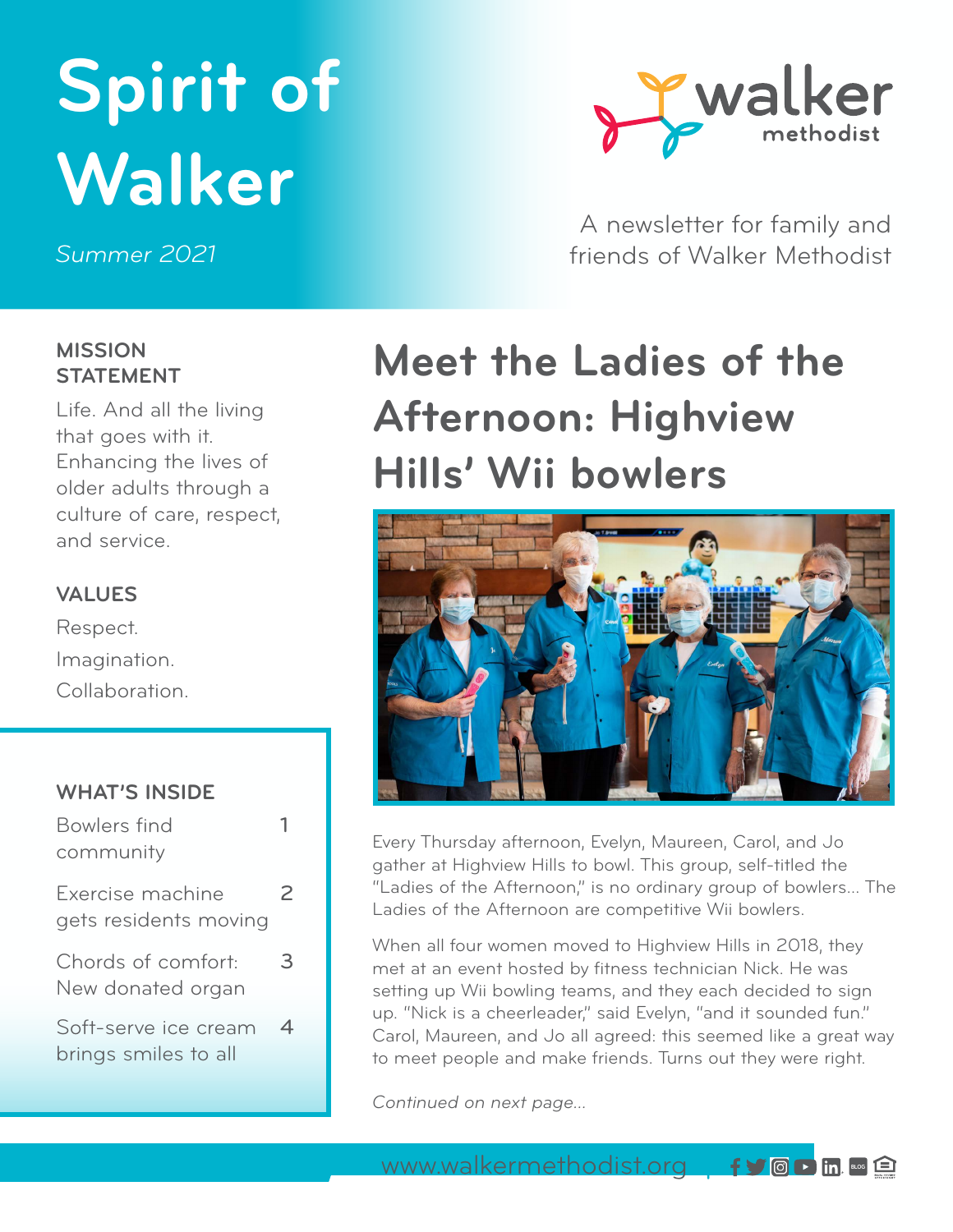### *Ladies of the Afternoon, cont.*

Three years later, the ladies have their own bowling shirts and compete in a national league. "We've all become friends," explained Carol. "People even come to watch and cheer. Whether you bowl 135 or 200, we have fun." ("Sometimes it's loud," added Evelyn, with a smile.) Even without a crowd, the women hold their breath for an attempt at a spare. They cheer for their friends, whether they bowl a strike or miss every pin.

The Ladies of the Afternoon compete in a national league, bowling against teams from across the country—Florida,



Georgia, and even another team from Minneapolis. After bowling, they send their scores to Nick, who submits them. "The team members at Highview Hills are fantastic. They keep our minds and bodies active, and they find things we can do safely," Carol said. Thanks to Nick's help, the Ladies won their division in 2018. The highlight, according to Jo? A special banquet. For them, though, Wii bowling isn't about winning awards or getting recognition. It's about staying active and building community.

The Ladies of the Afternoon aren't the only Wii bowling team at Highview Hills. Other groups reserve time slots throughout the week to connect, bowl, and laugh. "Some people think they can't bowl or won't be any good, but they give it a try or come to watch," said Maureen. "They want to be part of something. And Highview Hills is a place where people can belong."

## **Stepping toward health with HUR**



### *by Aaron Aslakson, director of fitness centers*

More than a decade ago, Walker Methodist first purchased Helsinki University Research (HUR) resistance training equipment from Finland, specifically designed for older adults. Now, HUR equipment is a staple at our fitness centers, and their technology continues to advance. These improvements create an even better user experience for members of our fitness centers, promoting cognitive function and reducing the risk of falls.

Enter the new Senso Balance Trainer... This machine, as described by HUR, is a "scientifically based dual-tasking fall reduction and cognitive training platform designed to support independence." I like to describe it as "Dance Dance Revolution" for older adults.

Havenwood of Buffalo is the first Walker Methodist community to try the new trainer.

*Continued on page four...*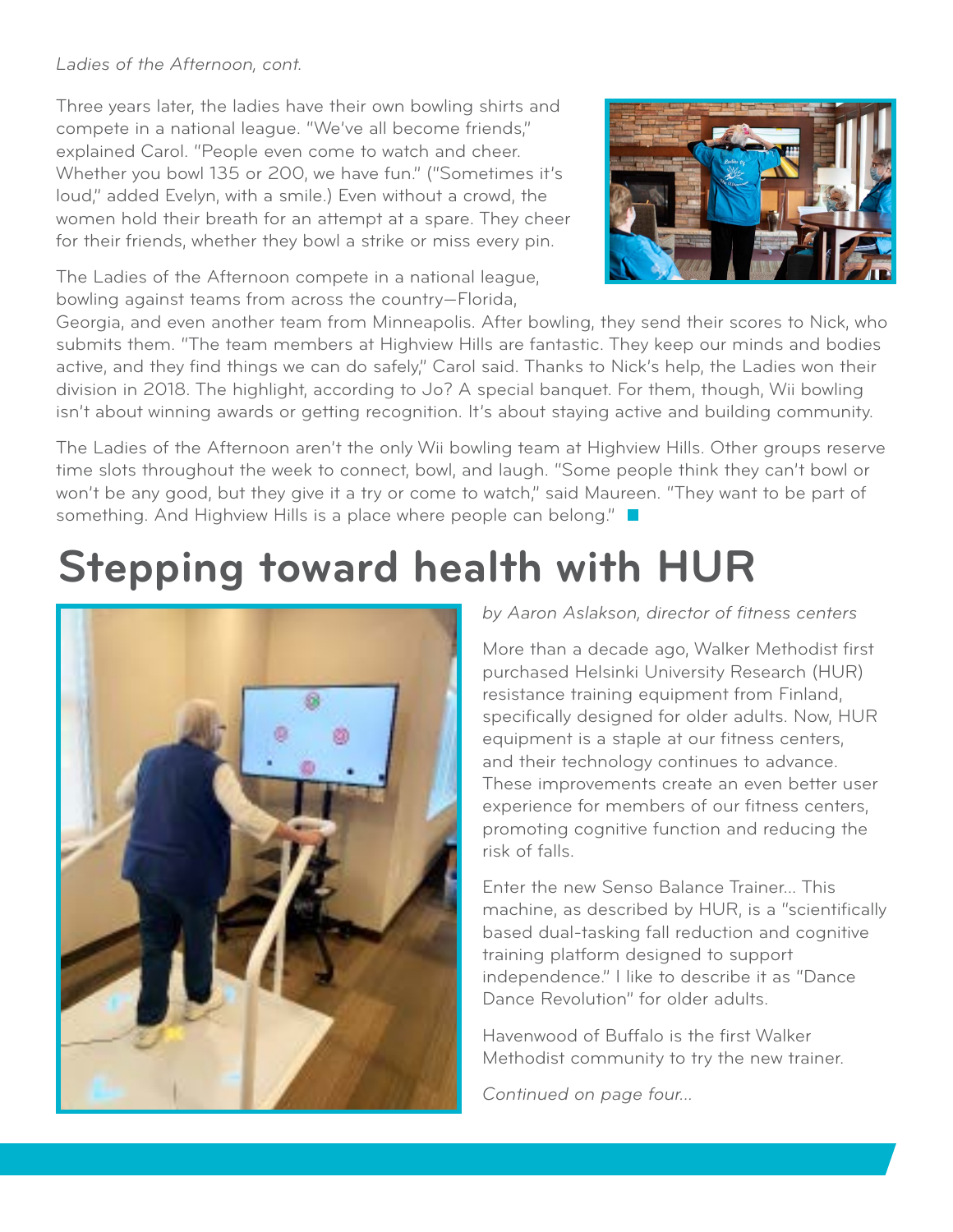## **A new organ brings chords of comfort**

Do you ever hear a sound that instantly transports you to another time or place? Maybe hearing a sprinkler brings you back to running through the yard with your friends as a child. The sound of bacon sizzling on the stove might stir up memories of sitting in the kitchen with family.

Sunday mornings bring a familiar sound to the Bryant Campus (Walker Place and the Health Center in Minneapolis): the pipe organ. A stunning organ in a senior living community is a rare sight (and sound). Many Walker Methodist residents reminisce about hearing organs on Sunday mornings at church. Some even say it sounds like home; one resident said it provided "a feeling of being at home with the Lord."

So, when chapel musician Malcolm Anderson noticed the old organ was losing its luster, he knew a solution was needed. Malcolm heard dead notes on keyboards and pedals, and one Sunday morning he even saw smoke. After many decades, the time had come to make a change.

Thanks to generous donors, the Walker Methodist Foundation purchased a new digital organ. The new instrument requires minimal

## **Stride for Seniors**

## 16th Annual 5k/10k Lake Harriet Bandshell Park or virtually June 5, 2021 | 9 a.m.



maintenance yet still creates a pleasant sound. Speakers behind the new instrument give the illusion of sound coming from organ pipes.

Though gathering together in the Chapel each Sunday is on pause, the familiar, rich music brings normalcy to residents through a television broadcast. Every Sunday morning, Malcolm plays notes that create chords of peace and comfort.



[Join us to have fun while supporting our residents! Virtual and in-person options are](http://www.walkermethodist.org/runwalk)  available. Sign up today at [www.walkermethodist.org/runwalk](http://www.walkermethodist.org/runwalk).

## Thank you to our 2021 sponsors!



CAPTRUST Roers Companies **HUR USA** Vye Zellner Senior Health Consulting **BIND**